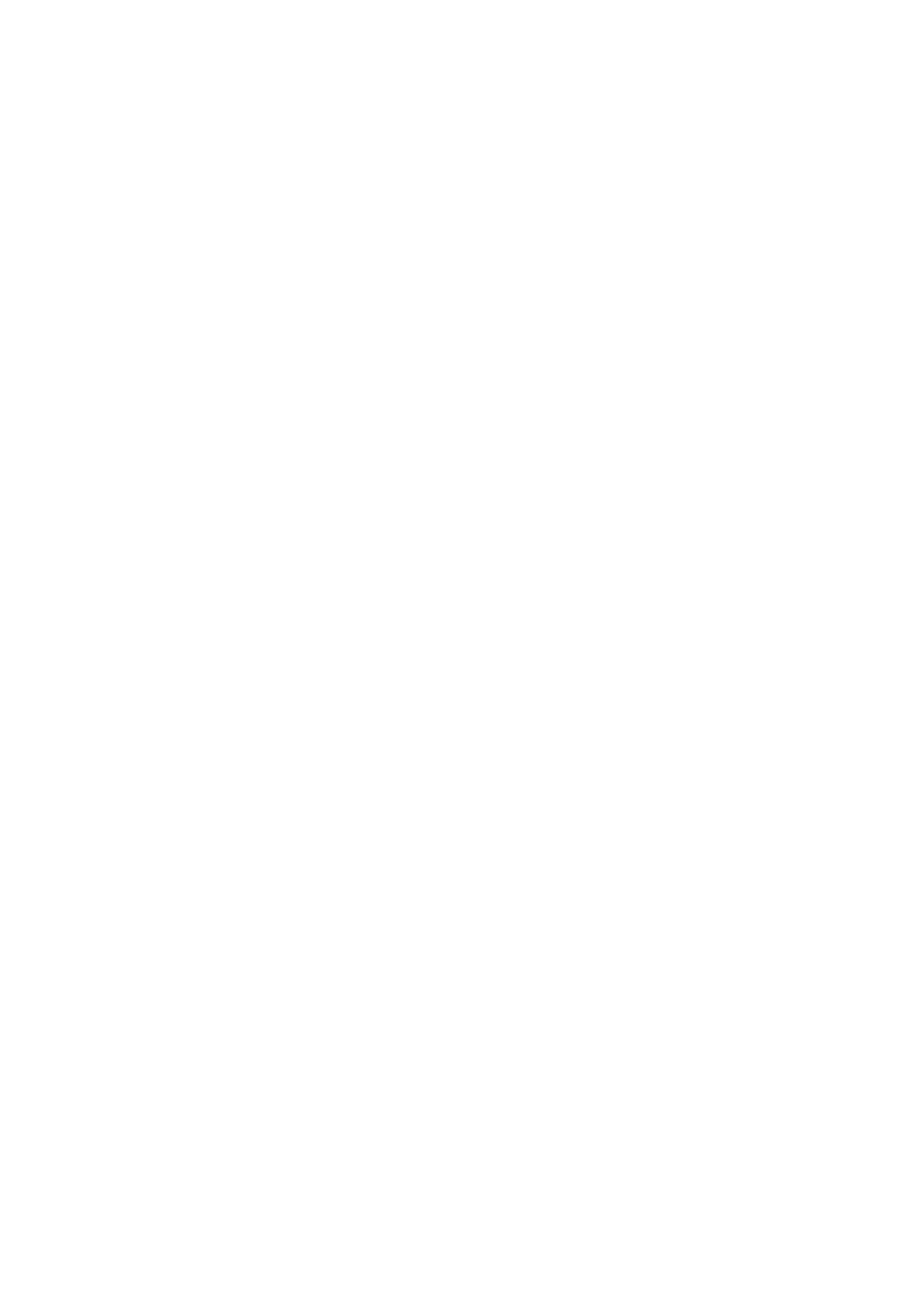## **In the case of DOO Brojler Donje Sinkovce v. Serbia,**

The European Court of Human Rights (Second Section), sitting as a committee composed of:

Paulo Pinto de Albuquerque, *President,*

Dragoljub Popović,

Helen Keller, *judges,*

and Seçkin Erel, *Acting Deputy Section Registrar,*

Having deliberated in private on 5 November 2013,

Delivers the following judgment, which was adopted on that date:

## PROCEDURE

1. The case originated in an application (no. 48499/08) against the Republic of Serbia lodged with the Court under Article 34 of the Convention for the Protection of Human Rights and Fundamental Freedoms ("the Convention") by Holding Kompanija Koka Hybro Komerc DOO Brojler Donje Sinkovce, a limited liability company based in Serbia ("the applicant company"), on 30 September 2008. On 4 May 2012 the applicant company informed the Court that it had changed its name to DOO Brojler Donje Sinkovce.

2. The applicant company was represented by Mr M. Živković, a lawyer practising in Leskovac. The Serbian Government ("the Government") were represented by their Agent, Mr S. Carić.

3. On 19 October 2011 the application was communicated to the Government.

## THE FACTS

## I. THE CIRCUMSTANCES OF THE CASE

4. The facts of the case, as submitted by the parties, may be summarised as follows.

## **A. The civil proceedings and ensuing enforcement proceedings**

5. On 25 April 2005 the Commercial Court (*Trgovinski sud*) in Leskovac ruled in favour of a company "KHK" (at that time the applicant company's mother company – "*matično preduzeće"*), and ordered GP "Rad" (a company based in Grdelica – "the debtor") to pay: (i) RSD 20,403,432.58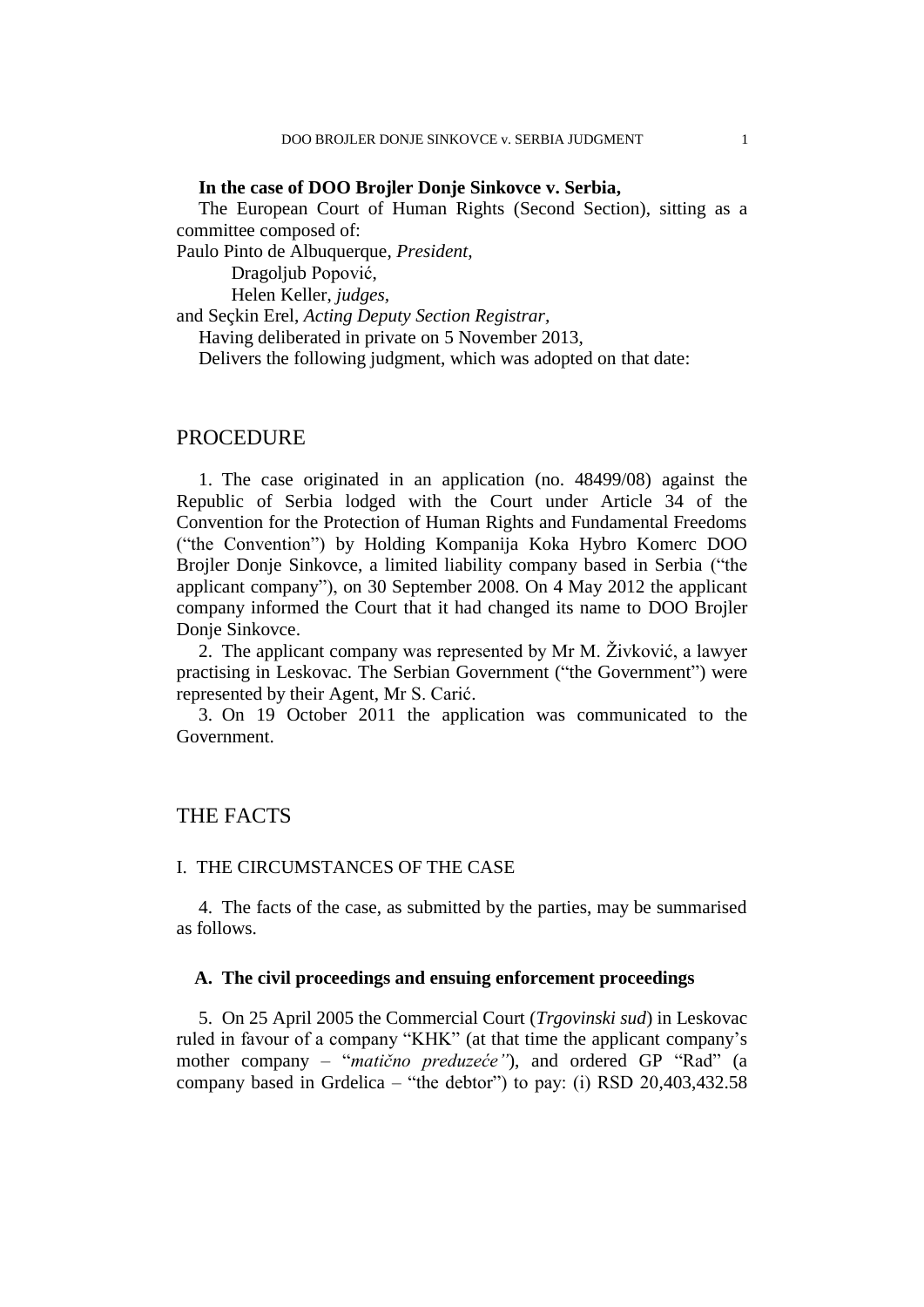$(EUR 250, 515<sup>1</sup>)$  plus statutory interest as of 28 February 2001; and (ii) RSD 947,142.00 (EUR 11,630) on account of the costs of civil proceedings.

6. On 26 April 2005 the company "KHK" transferred this entitlement to the applicant company.

7. The Commercial Court judgment became final on 24 November 2005 and enforceable on 27 December 2005.

8. On 27 December 2005 the applicant company filed with the Municipal Court (*Opštinski sud*) in Leskovac requests for the enforcement of the Commercial Court judgment and for an award of the statutory interest on the costs of the civil proceedings in line with Article 35 § 1 of the Enforcement Procedure Act 2004 (see paragraph 25 below).

9. On 19 January 2006 the Municipal Court ordered the enforcement by evaluation and sale of the debtor's immovable assets and the registration of the enforcement order in the real estate registry. In addition, the court awarded the applicant company the statutory interest on the costs of the civil proceedings as of 25 April 2005 and set the costs of the enforcement proceedings at RSD 69,500 (EUR 790). On 3 October 2007 the Municipal Court partially amended the enforcement order in that the enforcement by sale of some of the land plots was terminated and the costs of the enforcement proceedings were set at RSD 267,150 (EUR 3,400). These decisions became final on 14 December 2007.

10. On 3 June 2008 the enforcement order was registered in the Land Registry (*Katastar nepokretnosti*) in Leskovac.

11. By 19 December 2008 the Municipal Court established that the value of the debtor's seized immovable assets was RSD 121,403,430.00 (EUR 1,356,640) and referred a third party, who was disputing the debtor's ownership in respect of certain plots of land, to institute separate civil proceedings in that respect against the applicant company.

12. By 4 February 2009 the Municipal Court suspended the enforcement in respect of certain plots of land the ownership of which was disputed.

13. On 10 February 2009 the Municipal Court partially amended the decision of 19 December 2008 in that it assessed the value of the debtor's seized assets at RSD 108,654,410.00 (EUR 1,214,184). On 5 March 2009 the District Court (*Okružni sud*) in Leskovac quashed this decision and ordered a retrial.

14. On 27 April 2009 the Commercial Court (*Privredni sud*) in Leskovac instituted the insolvency proceedings (*stečajni postupak*) against the debtor.

15. By 11 June 2009 the Municipal Court stayed the enforcement proceedings due to the initiation of the insolvency proceedings.

 $\overline{a}$ 

<sup>&</sup>lt;sup>1</sup> The amounts in Euro are given for reference only, based on an approximate average value at the relevant time.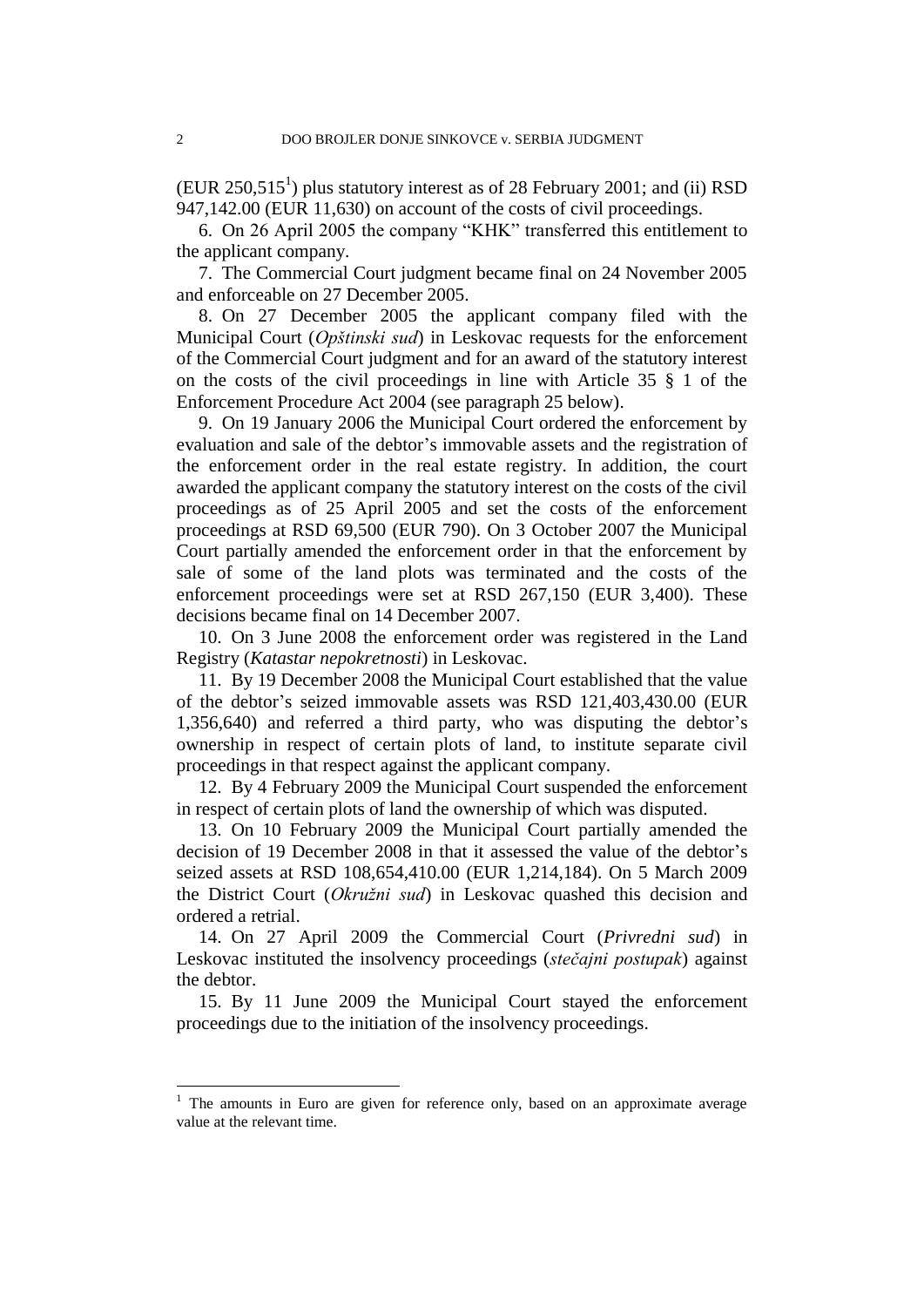### **B. The insolvency proceedings**

16. On 18 May 2009 the applicant company duly submitted its claim to the Commercial Court within the insolvency proceedings against the debtor, seeking that it be recognized as a secured creditor (*razlučni poverilac*).

17. On 15 June 2009, at the first creditors' hearing, attended also by the applicant company, the Assembly of Creditors agreed that the insolvency proceedings should lead to the debtor's bankruptcy. On 7 September 2009 the Commercial Court initiated the proceedings for the sale of the debtor's assets.

18. On 24 August 2009 the Insolvency Judge (*stečajni sudija*) recognized the applicant company's claim and its secured creditor status. On 24 November 2009 the Insolvency Council (*stečajno veće*), upon an appeal of the Insolvency Administrator (*stečajni upravnik*), quashed this decision and referred the applicant company to institute civil proceedings for determination of its status as a secured creditor.

19. On 29 March 2010 the applicant company instituted civil proceedings in this regard. By 1 June 2012 the Commercial Court dismissed the applicant company's claim as lodged out of time. The applicant company was ordered to pay for the costs of the proceedings in the amount of RSD 485,250.00 (EUR 4,250). It would appear from the case-file that this decision is not yet final.

#### **C. The Constitutional Court proceedings**

20. On 15 August 2008 the applicant company lodged a constitutional appeal seeking redress in respect of the impugned non-enforcement. In particular, the applicant company sought that its secured creditor status be recognized and that it be paid the sums claimed in the insolvency proceedings.

21. On 29 March 2012 the Constitutional Court held that the applicant company had suffered a breach of its property right, as well as a violation of the "right to a trial within a reasonable time" with regard to the enforcement proceedings, and dismissed the remainder of the appeal. The court also declared that the applicant company was entitled to non-pecuniary damage in the amount of EUR 600, converted into the national currency at the rate applicable at the date of settlement.

### **D. The status of the debtor**

22. Before the insolvency proceedings the debtor company was entirely socially-owned. It has remained to be registered as such in the relevant public registries throughout the insolvency proceedings.

23. The insolvency proceedings are still ongoing.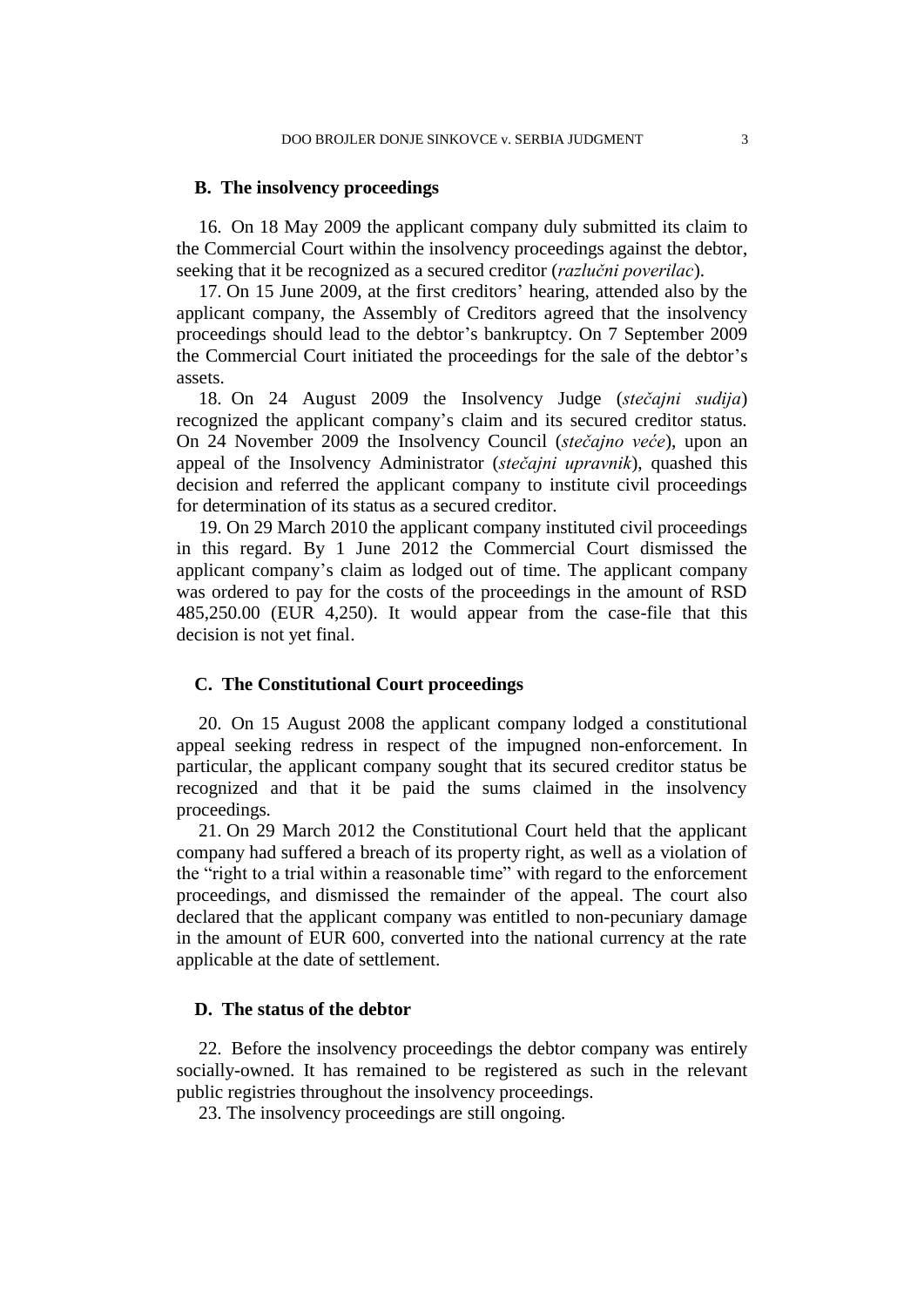## II. RELEVANT DOMESTIC LAW

## **A. The Enforcement Procedure Act 2004 (***Zakon o izvršnom postupku***; published in the Official Gazette of the Republic of Serbia – OG RS – no. 125/04)**

24. Article 5 provided that the enforcement proceedings were to be conducted urgently.

25. Article 35 § 2 specified that, on a creditor's request, the court would grant the statutory interest on the costs of the proceedings awarded in the final court decision.

26. Article 37 provided that enforcement proceedings were also to be conducted at the request of a claimant not specifically named as the creditor in the final court decision, providing that the former could prove, by means of an "official or other legally certified document", that the entitlement in question had subsequently been transferred to it from the original creditor.

27. Articles 98 – 153 set out details as regards the enforcement by sale of the debtor's immovable assets. Article 99 in particular provided that the enforcement was to be carried out by registering the enforcement order in the real estate registry (*zabeležba*), evaluation and sale of the debtor's immovable property, and paying off the creditors. Article 102 further specified the creditor's right to be compensated from the sale of property in respect of which the enforcement order was registered in the land registry.

## **B. The Enforcement Procedure Act 2011 (***Zakon o izvršenju i obezbeđenju***; published in the OG RS nos. 31/2011 and 99/2011)**

28. On 17 September 2011 the new Enforcement Procedure Act came into force thereby repealing the Enforcement Procedure Act 2004. Article 358 provides that the enforcement proceedings instituted before this Act came into force will be continued pursuant to the provisions of the Enforcement Procedure Act 2011.

## **C. The Insolvency Act 2004 (***Zakon o stečajnom postupku,* **published in the OG RS nos. 84/04 and 85/05)**

29. Article 1 specified that the insolvency proceedings were to be conducted against an insolvent debtor with a view to paying off the creditors either through the debtor's bankruptcy or its reorganization.

30. The insolvency proceedings were to be conducted urgently (Article 29), by a competent court (Article 7), through an insolvency judge and a council, while certain competences were granted to an insolvency administrator, as well as to an assembly (*skupština*) and a board (*odbor*) of creditors (Article 9). The assembly of creditors, excluding the secured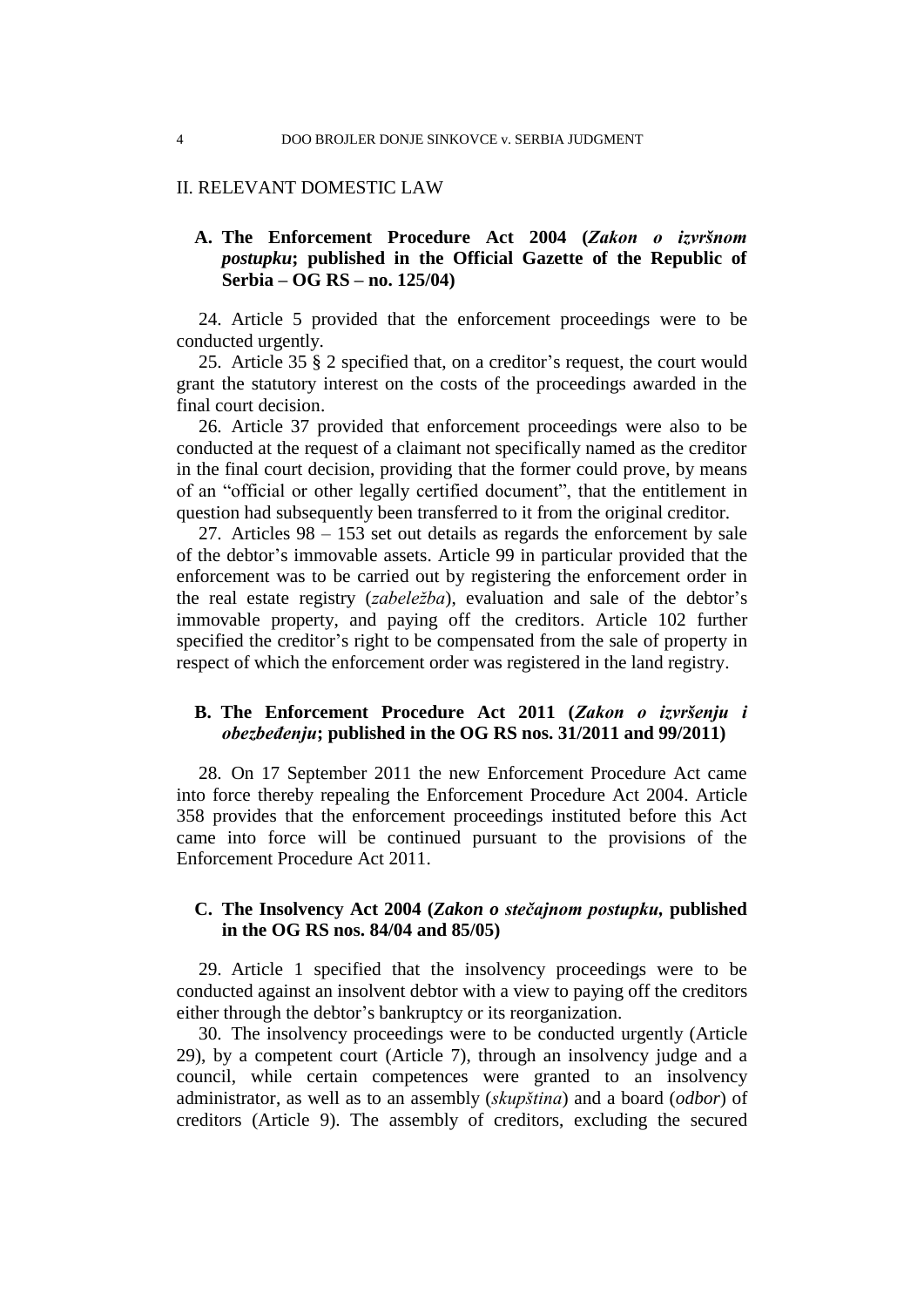creditors, was specifically entrusted with deciding whether the insolvency proceedings should lead to the debtor's bankruptcy or reorganization on the basis of the debtor's financial report and the insolvency administrator's proposal (Articles 22-24). Should the Assembly chose the bankruptcy, the insolvency council would begin with the debtor's sale (Article 23 § 5).

31. The secured creditors, unlike other creditors, had the right to be paid off from the funds obtained by the sale of assets in respect of which they had the security (Article 38). The unsecured creditors were to be paid proportionally and according to the tier in which they were placed. The payments on account of the costs of insolvency proceedings, the guaranteed salaries and related contributions and benefits, as well as public debts, respectively, had priority (Article 35).

32. Article 73 provided that "as of the day of institution of the insolvency proceedings" the debtor could not simultaneously be subjected to a separate enforcement procedure. Any ongoing enforcement proceedings were to be stayed and new enforcement proceedings could not be instituted as long as the insolvency proceedings were pending.

33. Upon the opening of the insolvency proceedings, the creditors had to report their claims to the court (Article 90). Claims that were not disputed by the insolvency administrator or the creditors were to be considered determined (Article 94). The insolvency administrator and the creditors had the right to appeal against a decision (*zaključak*) of the insolvency judge on the list of determined and disputed claims (Article 94).

34. The creditor whose claim was disputed in the insolvency proceedings was instructed to initiate civil or other proceedings requesting a determination of such a claim (Article 96). The claim so determined would have legal effect in respect of the debtor and the creditors (Articles 94 and 97).

## **D. The Insolvency Act 2009 (***Zakon o stečajnom postupku,* **published in the OG RS nos. 104/2009, 99/2011 and 71/2012)**

35*.* The Insolvency Act 2009 entered into force on 24 January 2010, thereby repealing the Insolvency Act 2004. In accordance with Articles 207 however, all insolvency proceedings instituted prior to 24 January 2010 are, in principle, to be concluded pursuant to the legislation which was in force at the relevant time.

## **E. Other relevant domestic law**

36. The remainder of the relevant domestic law is set out in the cases *Marčić and Others v. Serbia,* no. 17556/05, § 29, 30 October 2007; *R. Kačapor and Others v. Serbia*, nos. 2269/06, 3041/06, 3042/06, 3043/06, 3045/06 and 3046/06, §§ 57-82, 15 January 2008; *Vlahović v. Serbia,* no.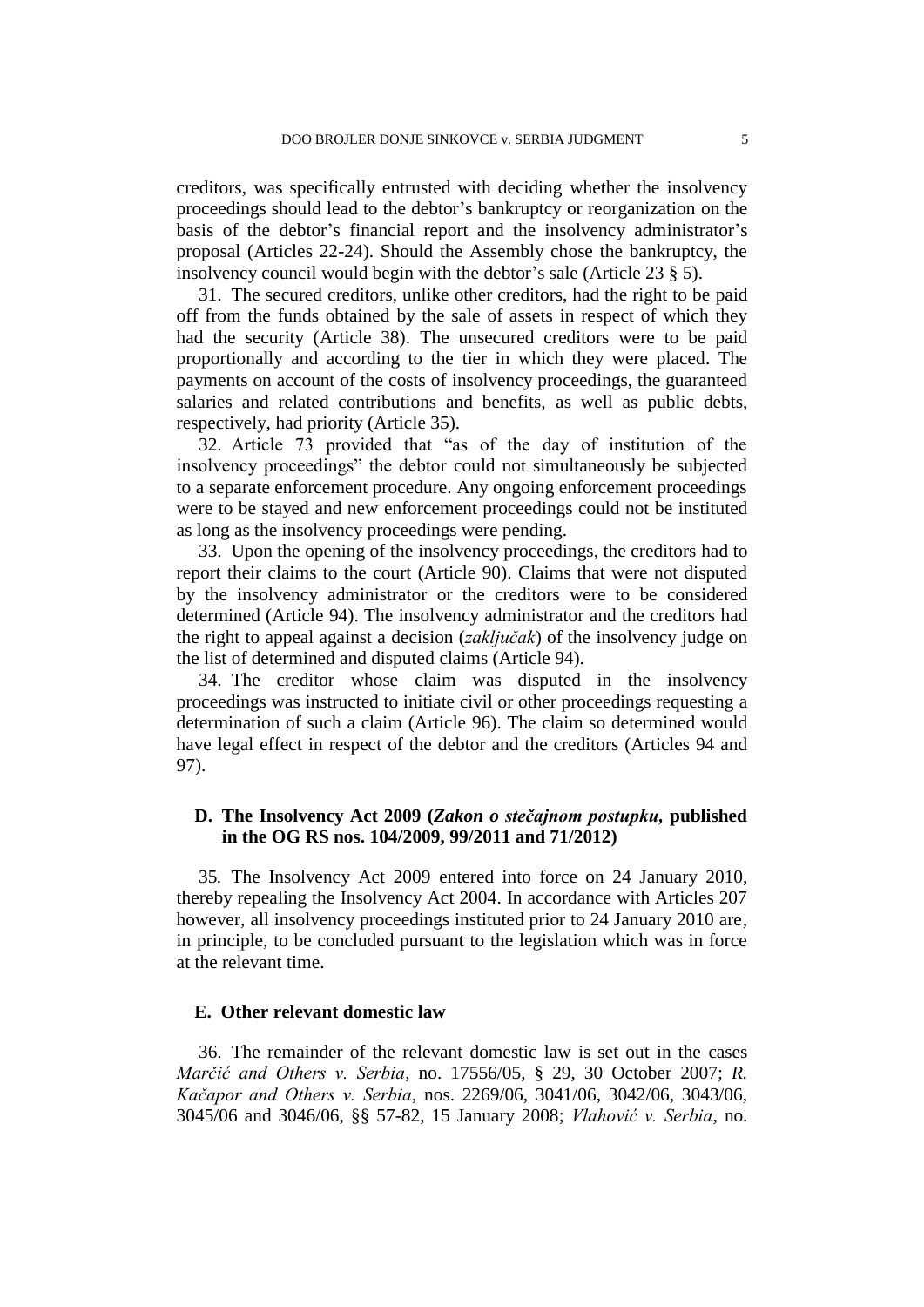42619/04, §§ 37-47, 16 December 2008; *Crnišanin and Others v. Serbia,* nos. 35835/05, 43548/05, 43569/05 and 36986/06, §§ 100-104, 13 January 2009; and *Marinković v. Serbia* (dec.), no. 5353/11, 29 January 2013.

## THE LAW

## I. ALLEGED VIOLATIONS OF ARTICLE 6 AND ARTICLE 1 OF PROTOCOL NO. 1

37. The applicant company complained under Article 6 § 1 of the Convention and Article 1 of Protocol No. 1 thereto about the State's failure to enforce the final judgment at issue. In so far as relevant, these Articles read as follows:

#### **Article 6 § 1**

"In the determination of his civil rights and obligations ... everyone is entitled to a fair ... hearing ... by [a] ... tribunal ..."

#### **Article 1 of Protocol No. 1**

"Every natural or legal person is entitled to the peaceful enjoyment of his possessions. ..."

#### **A. Admissibility**

## *1. Compatibility* ratione personae *(responsibility of the State)*

38. The Government argued that the State could not be held responsible for commercial debts of insolvent companies.

39. The Court has already stated on numerous occasions in comparable cases against Serbia that the State is liable for honouring the debts of socially-owned companies established by final domestic court decisions (see, for example, *R. Kačapor and Others,* cited above*,* §§ 97-98; *Kin-Stib and Majkić v. Serbia*, no. 12312/05, § 96, 20 April 2010; and *Adamović v. Serbia*, no. 41703/06, § 31, 2 October 2012). The Court sees no reason to depart from that jurisprudence in the present case. Consequently, the Government's objection in this regard must be rejected.

*2. Compatibility* ratione personae *(the applicant company's "victim status")*

40. In the Court's view, although the Government have not raised an objection as to the Court's competence *ratione personae* in this respect, the applicant company's victim status nevertheless calls for its consideration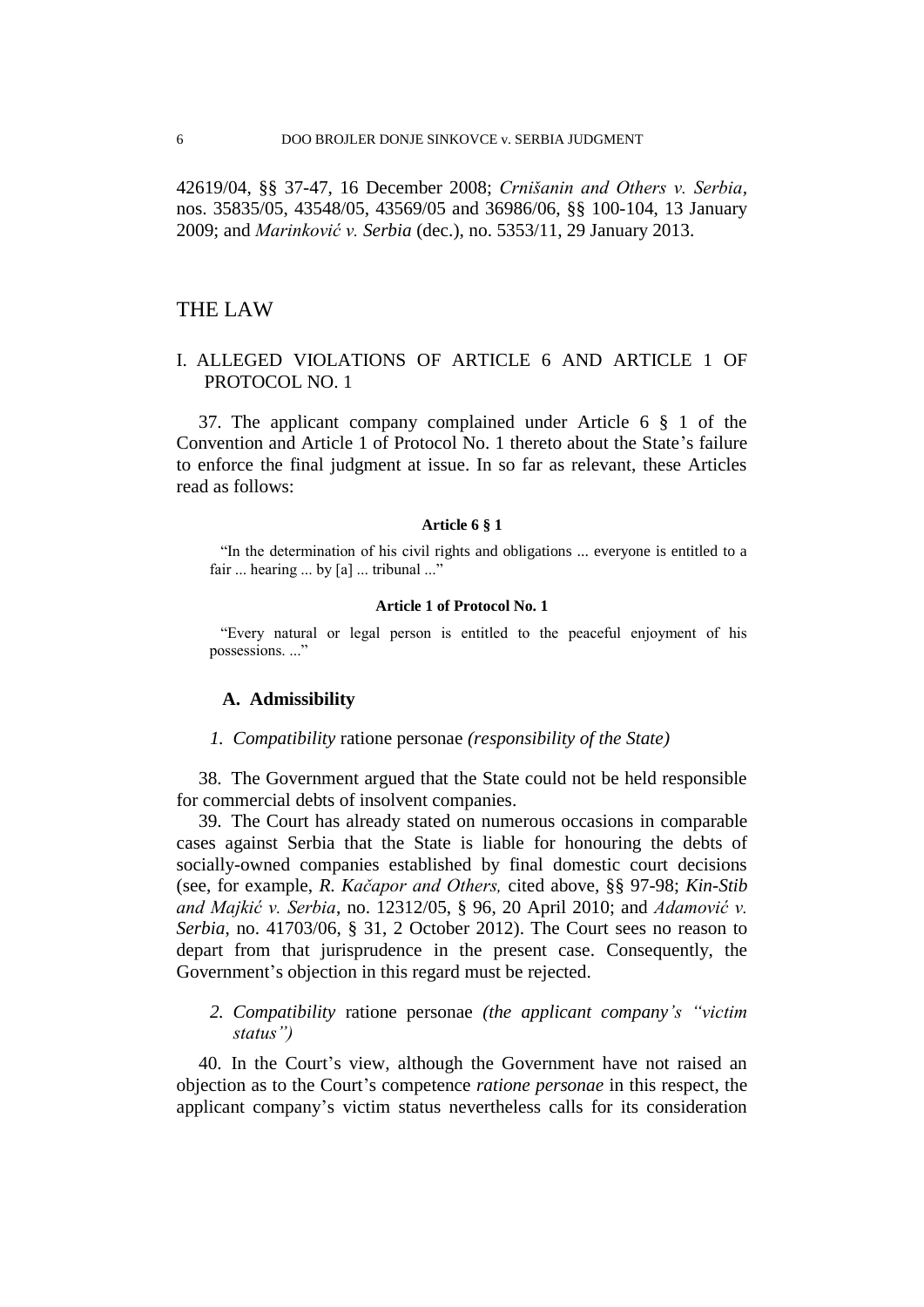(see, *mutatis mutandis, Blečić v. Croatia* [GC], no. 59532/00, § 67, ECHR 2006-III, and *Bijelić v. Montenegro and Serbia*, no. 11890/05, § 71, 28 April 2009).

41. The Court recalls that an applicant's status as a "victim" within the meaning of Article 34 of the Convention depends on the fact whether the domestic authorities acknowledged, either expressly or in substance, the alleged infringement of the Convention and, if necessary, provided appropriate redress in relation thereto. Only when these conditions are satisfied does the subsidiary nature of the protective mechanism of the Convention preclude examination of an application (see *Cocchiarella v. Italy* [GC], no. 64886/01, § 71, ECHR 2006-V; and *Cataldo v. Italy* (dec.), no. 45656/99, ECHR 2004-VII).

42. In this connection, the Court recalls that in the cases concerning the non-enforcement of final domestic decisions against socially-owned companies, such as the present case, "comprehensive constitutional redress, in addition to a finding of a violation where warranted, would have to include compensation for both the pecuniary and the non-pecuniary damage sustained" (see *Milunović and Čekrlić* (dec.), 3716/09 and 38051/09, § 62, 17 May 2011).

43. The Court notes, in this respect, that on 29 March 2012 the Constitutional Court held that the applicant company had suffered a violation of its constitutional rights and awarded it the non-pecuniary damages sought (see paragraph 21 above). However, it did not order the State to pay, from its own funds, the pecuniary damages, that is the sums awarded by the final judgment in question, as required by the Court's jurisprudence (see, for example, *R. Kačapor and Others*, and *Crnišanin and Others*, both cited above). Consequently, the applicant company had not obtained the adequate and sufficient redress for the alleged violations.

44. The Court therefore finds that the applicant company has retained its victim status.

## *3. Exhaustion of domestic remedies*

45. The Government submitted that the applicant company had failed to exhaust the domestic remedies as required by Article 35 of the Convention. In particular, since the insolvency proceedings and the constitutional appeal proceedings were still ongoing, the applicant company's complaint was premature.

46. The applicant company disagreed.

47. The Court notes at the outset that the applicant company had a judgment which was final and enforceable, the execution of which was the responsibility of the authorities including, if necessary, the taking of such measures as bankruptcy proceedings (see *Khachatryan v. Armenia*, no. 31761/04, § 60, 1 December 2009). In principle, when an applicant, such as the present one, obtains a final judgment against a State-controlled entity, he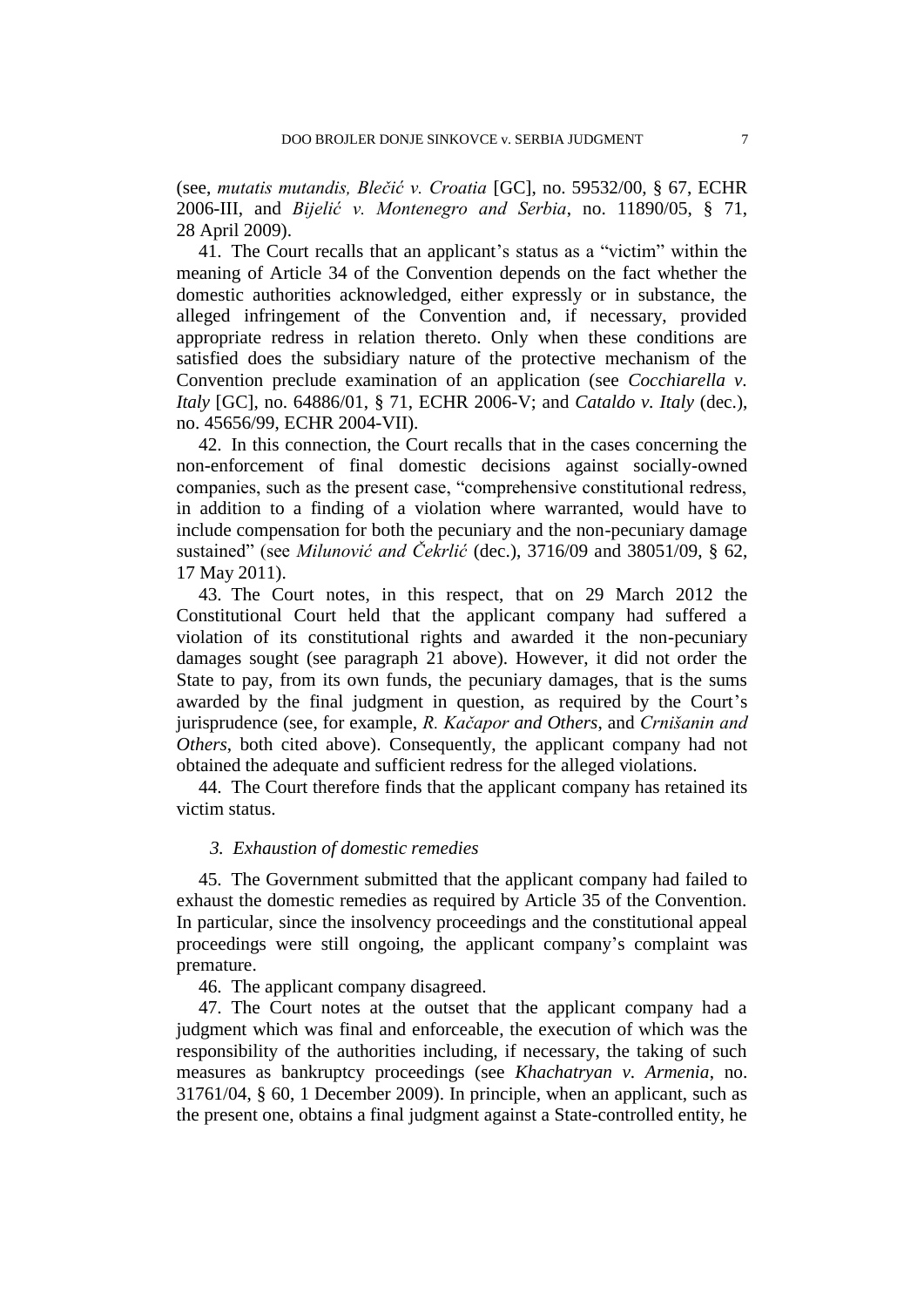or she is only required to file a request for the enforcement of that judgment to the competent court or, in case of bankruptcy proceedings against the debtor, to report his or her claims to the administration of the debtor (see *mutatis mutandis*, *R. Kačapor and Others,* cited above). Given that the applicant company did that, the Government's objection must be rejected.

48. The Court has already held that in cases such as the applicant company's, a constitutional appeal should indeed be considered as an effective domestic remedy, within the meaning of Article 35 § 1 of the Convention in respect of all such applications introduced against Serbia as of 22 June 2012 (see *Marinković v. Serbia*, cited above § 36). It sees no reason to hold otherwise in the present case and notes that the applicant company had introduced its complaints before the Court on 30 September 2008. In any event, on 29 March 2012 the Constitutional Court issued the decision on the applicant company's constitutional appeal (see paragraph 21 above). The Government's objection in this regard therefore, must also be rejected.

#### *4. Conclusion*

49. The Court finds that the present complaint is not manifestly illfounded within the meaning of Article 35 § 3 of the Convention and is not inadmissible on any other grounds. It must therefore be declared admissible.

#### **B. Merits**

50. The Government maintained that the enforcement proceedings were conducted with due diligence, while the failure to enforce the judgment in question was primarily due to the debtor's indigence. They further argued that the period of non-execution should not include the subsequent insolvency proceedings, which were conducted fairly and expeditiously, having regard to their particular complexity and the delays attributable to the applicant company who pursued its security claim.

51. The applicant company disagreed and reaffirmed its complaints.

52. The Court recalls its settled case-law to the effect that the respondent State has consistently been held responsible for its failure to enforce final court judgments establishing the debt of socially-owned companies (see, for example, *R. Kačapor and Others,* cited above*,* §§ 97-98; *Rašković and Milunović v. Serbia*, nos. 1789/07 and 28058/07, § 71, 31 May 2011; and *Adamović v. Serbia*, cited above, § 39). In this regard, the Court has also already considered the circumstances relating to insolvent debtors (*R. Kačapor and Others*, §§ 114-115, and *Vlahović,* § 77, both cited above), and held that the lack of funds could not constitute an obstacle to enforcement since "it is not open to a State authority to cite lack of funds as an excuse for not honouring a judgment" (see also *Immobiliare Saffi v. Italy* [GC], no. 22774/93, § 74, ECHR 1999-V). The Court finds no particular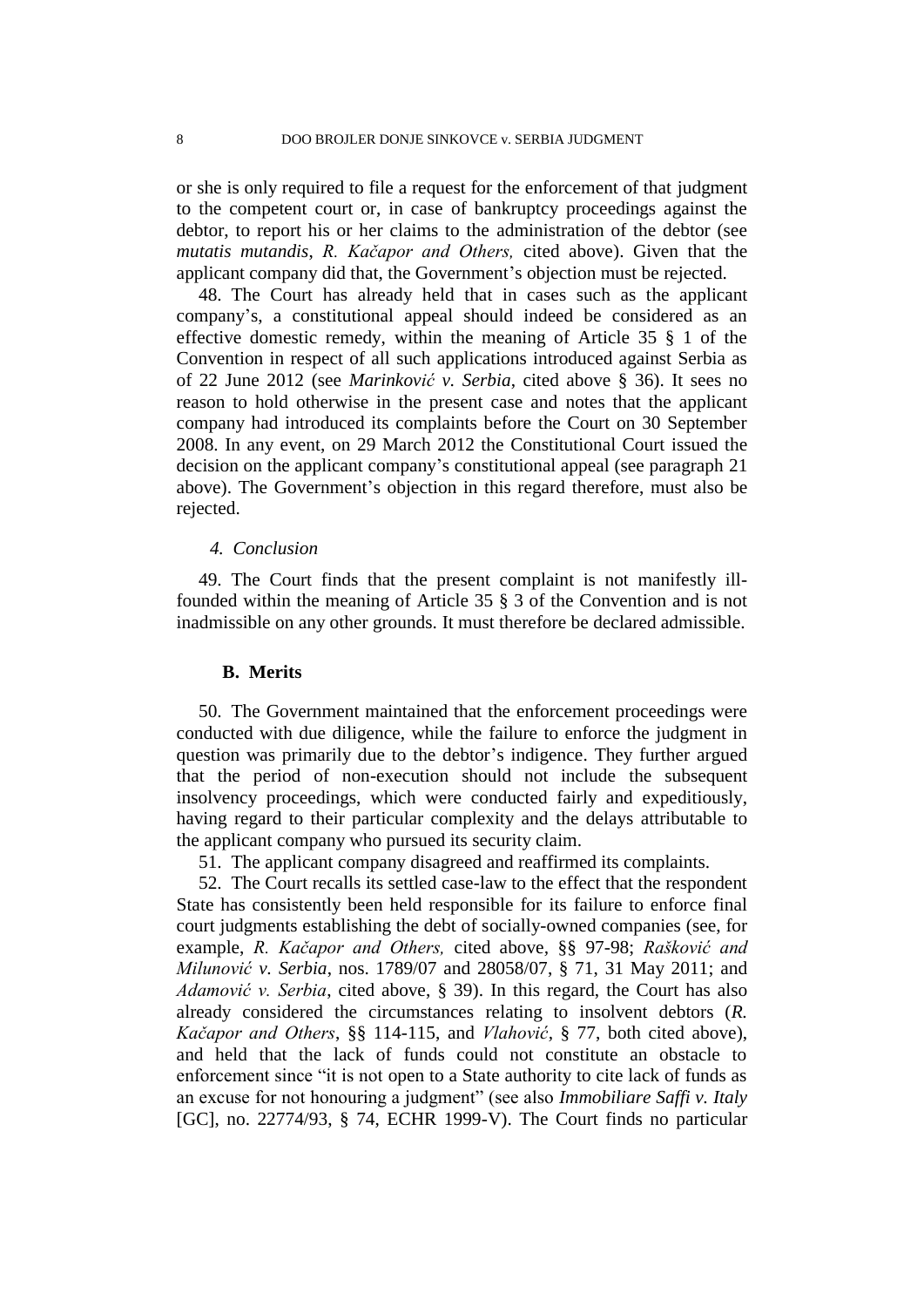circumstances in the instant case which would require a departure from this case-law.

53. The Court notes that the judgment of 25 April 2005 became final on 24 November 2005, while its enforcement was requested on 27 December 2005. The period of non-enforcement has so far lasted more than seven years and eight months. The Government failed to demonstrate that the responsibility for the delay in the present case could be attributed to the applicant company. The Serbian authorities have thus not taken the necessary measures to enforce the judgment in question and have not provided any convincing reasons for that failure.

54. There has accordingly been a breach of Article 6 of the Convention and Article 1 of Protocol No. 1 thereto.

## II. ALLEGED VIOLATION OF ARTICLE 13 OF THE CONVENTION

55. Finally, the applicant company complained, under Article 13 of the Convention, about the absence of an effective domestic remedy as regards the non-enforcement in question.

56. Article 13 reads as follows:

"Everyone whose rights and freedoms as set forth in [the] Convention are violated shall have an effective remedy before a national authority notwithstanding that the violation has been committed by persons acting in an official capacity."

#### **A. Admissibility**

57. The Court notes that these complaints are linked to those examined above and must, therefore, likewise be declared admissible.

#### **B. Merits**

58. The Court notes that the Government averred in their preliminary objections that a constitutional appeal was an effective remedy available to the applicant company, which objections were rejected on the grounds described at paragraphs 42, 43 and 48.

59. The Court concludes, for the same reasons, that there has been a violation of Article 13 taken together with Article 6 § 1 of the Convention and Article 1 of Protocol No. 1 thereto on account of the lack of an effective remedy under domestic law for the applicant company's complaint concerning the non-enforcement of a final decision rendered against the debtor (see, *mutatis mutandis*, *Stevanović v. Serbia*, no. 26642/05, §§ 67-68, 9 October 2007; and *Stakić v. Montenegro*, no. 49320/07, §§ 59-60, 2 October 2012).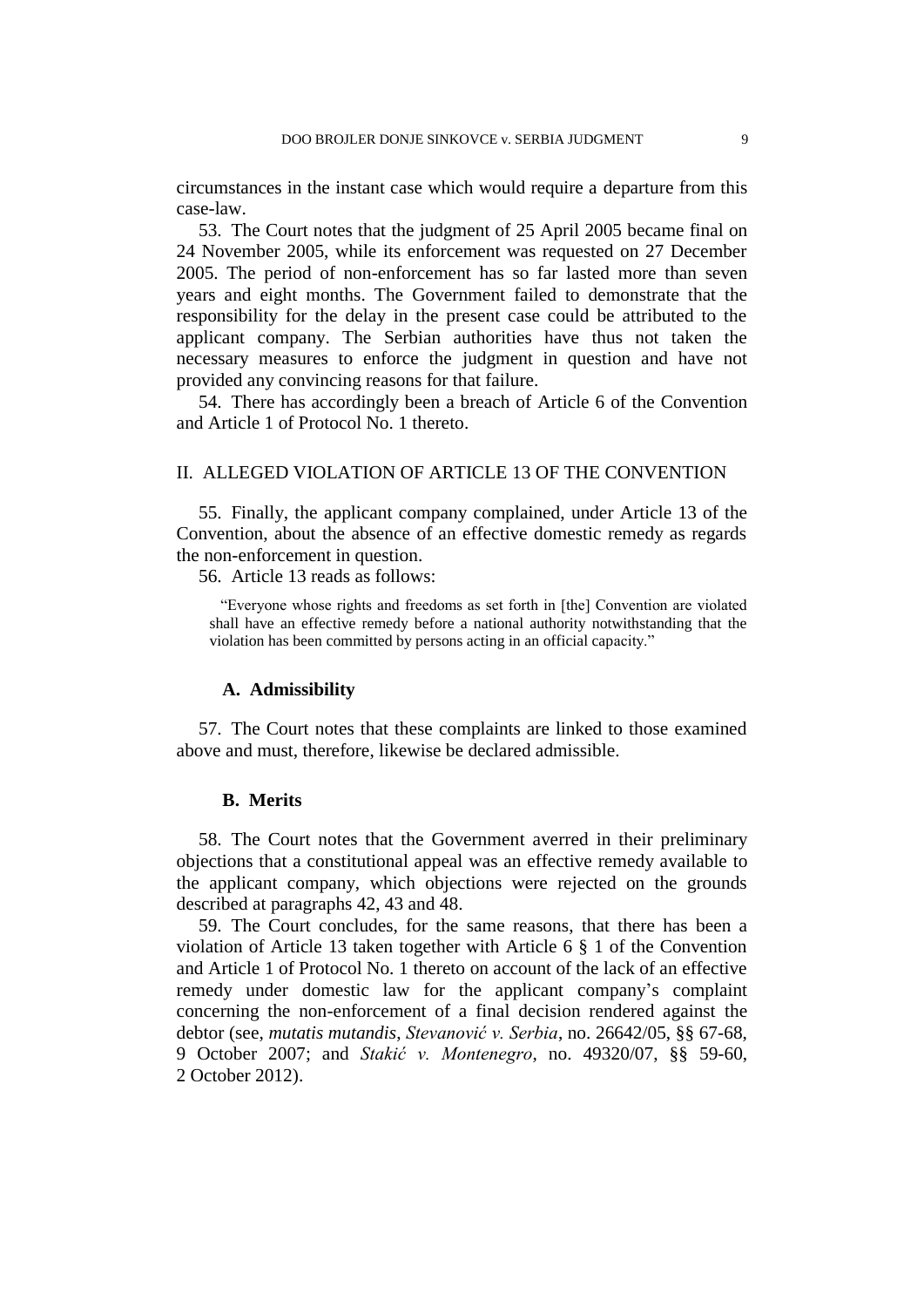## III. APPLICATION OF ARTICLE 41 OF THE CONVENTION

## 60. Article 41 of the Convention provides:

"If the Court finds that there has been a violation of the Convention or the Protocols thereto, and if the internal law of the High Contracting Party concerned allows only partial reparation to be made, the Court shall, if necessary, afford just satisfaction to the injured party."

## **A. Damage**

### *1. Pecuniary Damage*

61. The applicant company claimed RSD 20,103,432.58 (EUR 182,000) on account of the judgment debt and RSD 122,132,328.20 (EUR 1,100,300) on account of statutory interest accrued between 28 February 2001 and 19 April 2012, as well as RSD 947,142.00 (EUR 11,533) on account of the costs of civil proceedings and RSD 5,754,074.84 (EUR 50,485) on account of statutory interest accrued between 25 April 2005 and 19 April 2012, less RSD 33,671,093.87 (EUR 303,350) which it had expected to receive in the insolvency proceedings.

62. The Government considered the claims unjustified and excessive.

63. Having regard to the violations found in the present case and its own extensive case-law in respect of non-enforcement against socially-owned companies in Serbia (see *R. Kačapor and Others*, §§ 123-126, *Crnišanin*, §§137-139; *Adamović,* § 47; and *Rašković and Milunović*, § 83; all cited above), the Court considers that the applicant company's claim for the payment of the outstanding debt established in the final court decisions must be accepted. The Government must, therefore, pay the applicant company the sums awarded in the Commercial Court judgment of 25 April 2005 (see paragraph 5 above) plus the statutory interest awarded in the Municipal Court enforcement order (see paragraph 9 above), less any and all payments received on those basis in the meantime (see, *mutatis mutandis*, *R. Kačapor and Others*, cited above §§ 123-126; *Crnišanin*, cited above §§ 137-139; and *Kin-Stib and Majkić v. Serbia*, cited above, § 97).

#### *2. Non-pecuniary damage*

64. The applicant company claimed an unspecified sum for nonpecuniary damage in its application introduced on 30 September 2008, but has failed to resubmit the claim in this regard at the appropriate stage of the proceedings.

65. As the applicant company has failed to comply with Rule 60 §§ 2 and 3 of the Rules of Court, as well as paragraph 5 of the Practice Direction on Just Satisfaction Claims, which, in so far as relevant, provides that the Court "will also reject claims set out on the application form but not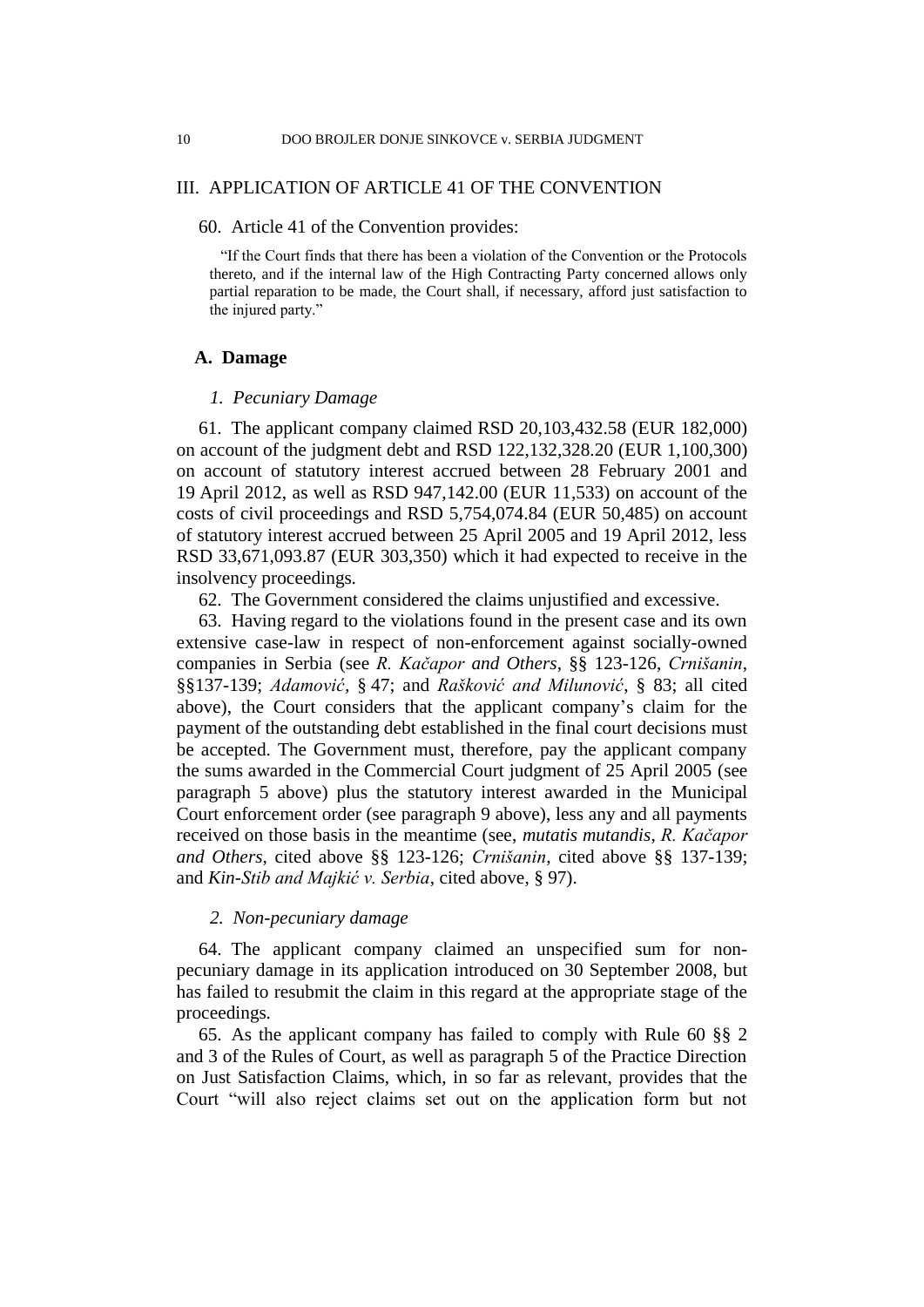resubmitted at the appropriate stage of the proceedings and claims lodged out of time", its claim for the non-pecuniary damage must therefore be dismissed.

#### **B. Costs and expenses**

66. The applicant company also claimed the costs and expenses for: (i) the enforcement proceedings in the amount of RSD 979,180.00 (EUR 8,590); and (ii) the insolvency proceedings in the amount of RSD 970,780.00 (EUR 8,520). In addition, the applicant company claimed RSD 300,000.00 (EUR 2,625) for the costs and expenses incurred before the Court. In this respect the applicant company provided a detailed and itemised calculation.

67. The Government considered these claims excessive.

68. According to the Court's case-law, an applicant is entitled to the reimbursement of costs and expenses only in so far as it has been shown that these have been actually and necessarily incurred and were also reasonable as to their quantum (see, for example, *Iatridis v. Greece* (just satisfaction) [GC], no. 31107/96, § 54, ECHR 2000-XI).

69 In the present case, regard being had to the documents in its possession and the above criteria, the Court considers it reasonable to award the applicant company the sum of EUR 3,900 covering costs and expenses under all heads.

### **C. Default interest**

70. The Court considers it appropriate that the default interest rate should be based on the marginal lending rate of the European Central Bank, to which should be added three percentage points.

## FOR THESE REASONS, THE COURT UNANIMOUSLY

- 1. *Declares* the application admissible;
- 2. *Holds* that there has been a violation of Article 6 § 1 of the Convention;
- 3. *Holds* that there has been a violation of Article 1 of Protocol No. 1;
- 4. *Holds* that there has been a violation of Article 13 of the Convention in conjunction with Article 6 § 1 of the Convention and Article 1 of Protocol No. 1;